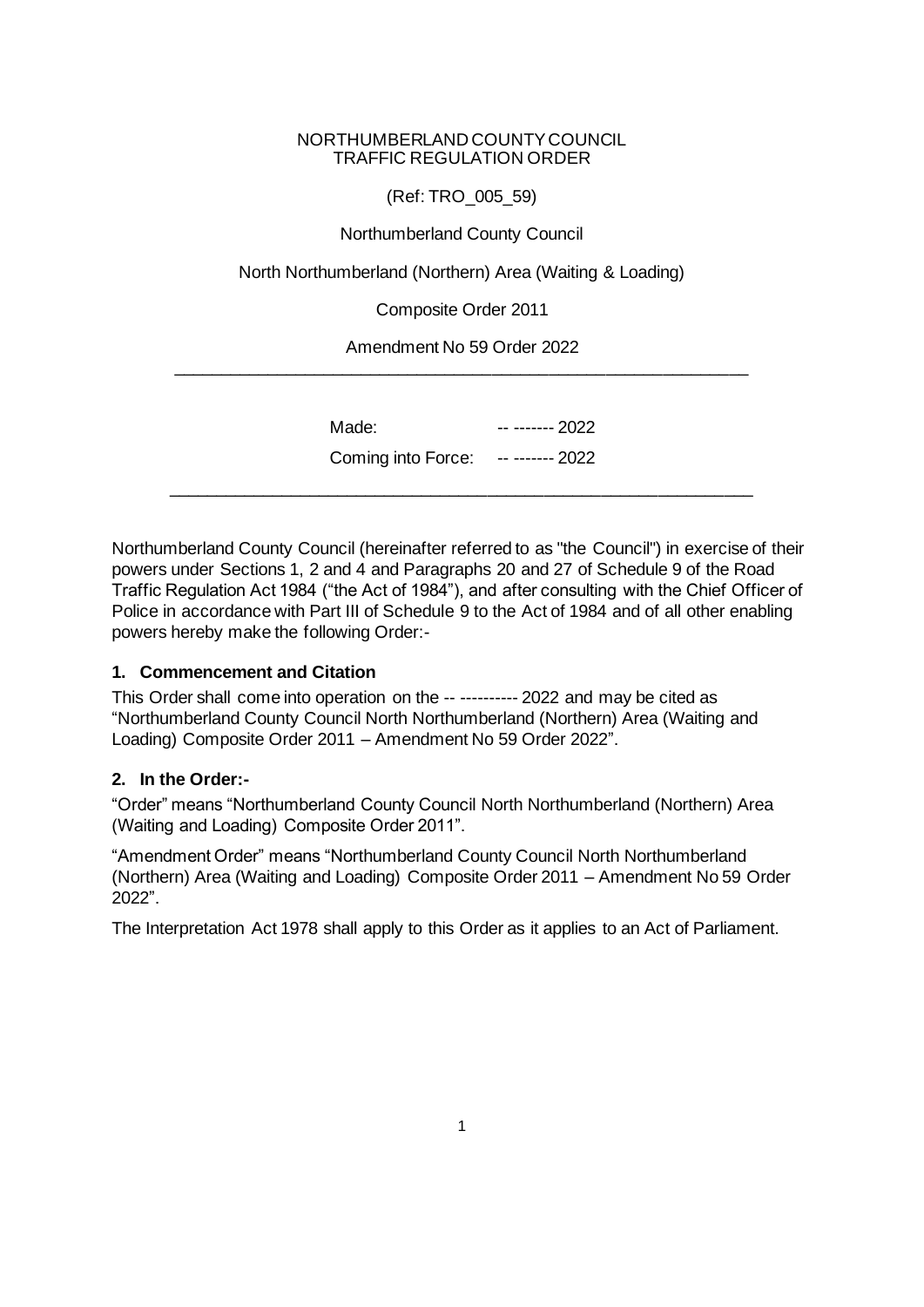### **3. Provisions**

The following provisions set out below and in The Schedule to this Amendment Order shall be additions to, deletions from, or substitutions in the restrictions in the Order:

(A) Additions

to Schedule 1 – Waiting

(Referenced in this Amendment Order as: First Schedule – ADDITIONS)

to Schedule 2 – Loading

(Referenced in this Amendment Order as: Second Schedule – ADDITIONS)

to Schedule 5 – Loading Bays

(Referenced in this Amendment Order as: Second Schedule – ADDITIONS)

(B) Deletions

to Schedule 1 – Waiting

(Referenced in this Amendment Order as: Fourth Schedule – DELETIONS)

(C) Substitutions None

THE COMMON SEAL OF NORTHUMBERLAND COUNTY COUNCIL was hereunto affixed this xxxx day of xxxxx 2022 in the presence of:-

Duly Authorised Officer

FIRST SCHEDULE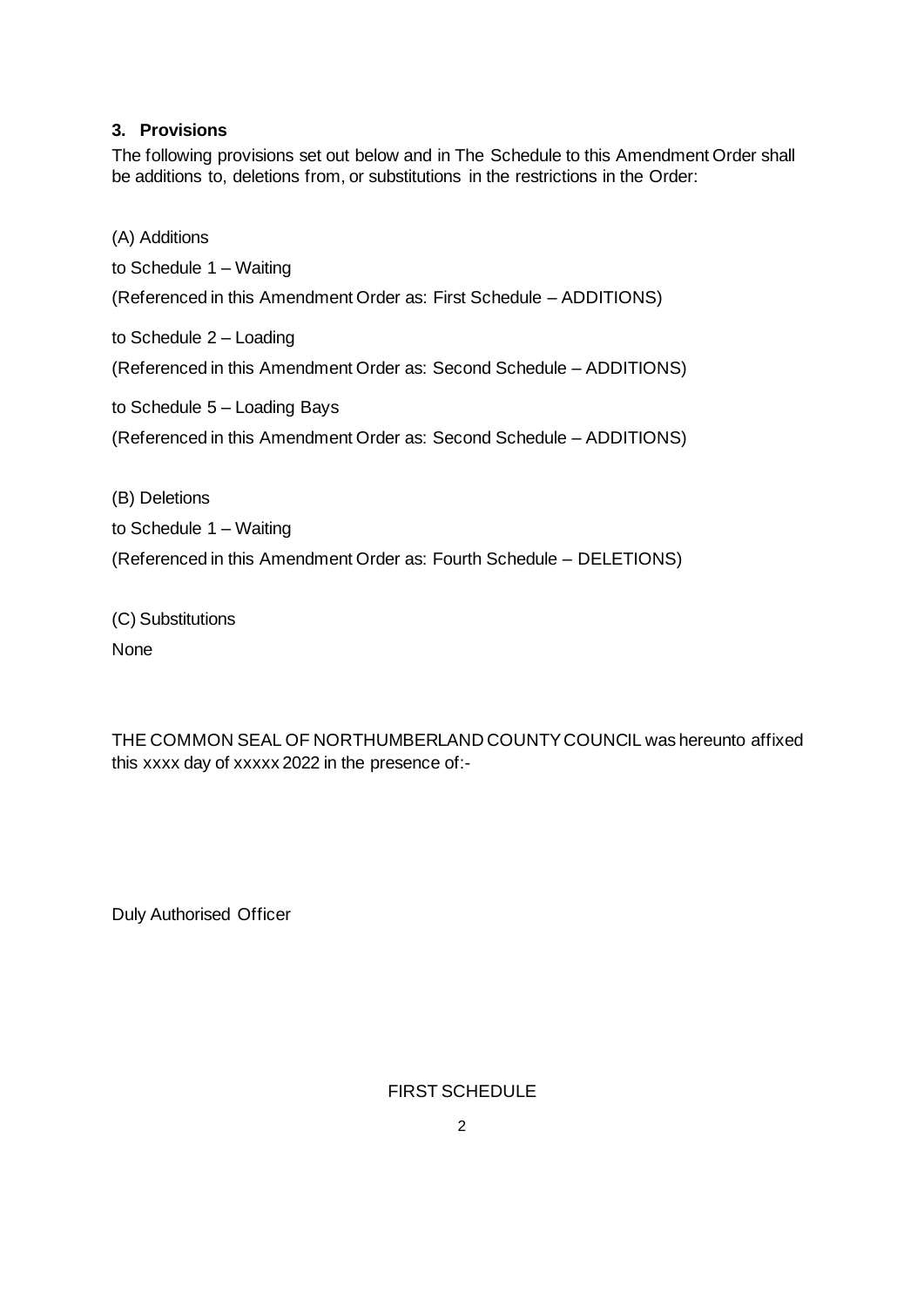#### ADDITIONS – Northumberland County Council North Northumberland (Northern) Area (Waiting and Loading) Composite Order 2011 – Amendment No 59 Order 2022

| Ref No          | <b>Street</b>      | Town              | Side         | Description                            | Proscribed      |
|-----------------|--------------------|-------------------|--------------|----------------------------------------|-----------------|
|                 |                    |                   |              |                                        | Hours           |
|                 |                    |                   |              |                                        |                 |
| 005 59 101 8304 | <b>MAIN STREET</b> | <b>NORTH</b>      | North        | At a point 77 metres north east of its | $\overline{A}$  |
|                 |                    | <b>SUNDERLAND</b> | West         | junction with the access road to the   |                 |
|                 |                    |                   |              | Seahouses Ex-Servicemen's Club to      |                 |
|                 |                    |                   |              | a point 330 metres north east of its   |                 |
|                 |                    |                   |              | junction with the access road to the   |                 |
|                 |                    |                   |              | Seahouses Ex-Servicemen's Club         |                 |
| 005_59_101_8318 | <b>MAIN STREET</b> | <b>NORTH</b>      | North        | At a point 105 metres south west of    | $\overline{A}$  |
|                 |                    | <b>SUNDERLAND</b> | West         | its junction with Seafield Road to a   |                 |
|                 |                    |                   |              | point 120 metres south west of its     |                 |
|                 |                    |                   |              | junction with Seafield Road            |                 |
| 005_59_101_8300 | <b>MAIN STREET</b> | <b>NORTH</b>      | North        | At a point 87 metres south west of its | $\overline{A}$  |
|                 |                    | <b>SUNDERLAND</b> | West         | junction with Seafield Road to a       |                 |
|                 |                    |                   |              | point 90 metres south west of its      |                 |
|                 |                    |                   |              | junction with Seafield Road            |                 |
| 005 59 101 8305 | <b>MAIN STREET</b> | <b>NORTH</b>      | South        | At a point 27 metres south west of its | $\overline{A}$  |
|                 |                    | <b>SUNDERLAND</b> | West         | junction with King Street to a point   |                 |
|                 |                    |                   |              | 98 metres south west of its junction   |                 |
|                 |                    |                   |              | with King Street                       |                 |
| 005 59 101 8309 | <b>KING STREET</b> | <b>NORTH</b>      | <b>North</b> | At a point 17 metres south east of its | $\overline{A}$  |
|                 |                    | <b>SUNDERLAND</b> | West         | junction with Main Street to its       |                 |
|                 |                    |                   |              | junction with Mayfield                 |                 |
| 005 59 101 8316 | <b>MAIN STREET</b> | <b>SEAHOUSES</b>  | North        | At its junction with the Seafield Road | $\overline{A}$  |
|                 |                    |                   | West         | to Seahouses Harbour road to a         |                 |
|                 |                    |                   |              | point 111 metres south west of its     |                 |
|                 |                    |                   |              | junction with the Seafield Road to     |                 |
|                 |                    |                   |              | Seahouses Harbour road                 |                 |
| 005_59_101_8317 | <b>MAIN STREET</b> | <b>SEAHOUSES</b>  | South        | At its junction with Crumstone to a    | $\overline{A}$  |
|                 |                    |                   | West         | point 37 metres south west of its      |                 |
|                 |                    |                   |              | junction with Crumstone                |                 |
| 005_59_101_8302 | <b>MAIN STREET</b> | <b>NORTH</b>      | North        | At a point 120 metres south west of    | $\overline{T1}$ |
|                 |                    | <b>SUNDERLAND</b> | West         | its junction with Seafield Road to a   |                 |
|                 |                    |                   |              | point 152 metres south west of its     |                 |
|                 |                    |                   |              | junction with Seafield Road            |                 |
| 005 59 101 8299 | <b>MAIN STREET</b> | <b>NORTH</b>      | North        | At a point 76 metres south west of its | T1              |
|                 |                    | <b>SUNDERLAND</b> | West         | junction with Seafield Road to a       |                 |
|                 |                    |                   |              | point 87 metres south west of its      |                 |
|                 |                    |                   |              | junction with Seafield Road            |                 |

# Schedule 1 – Waiting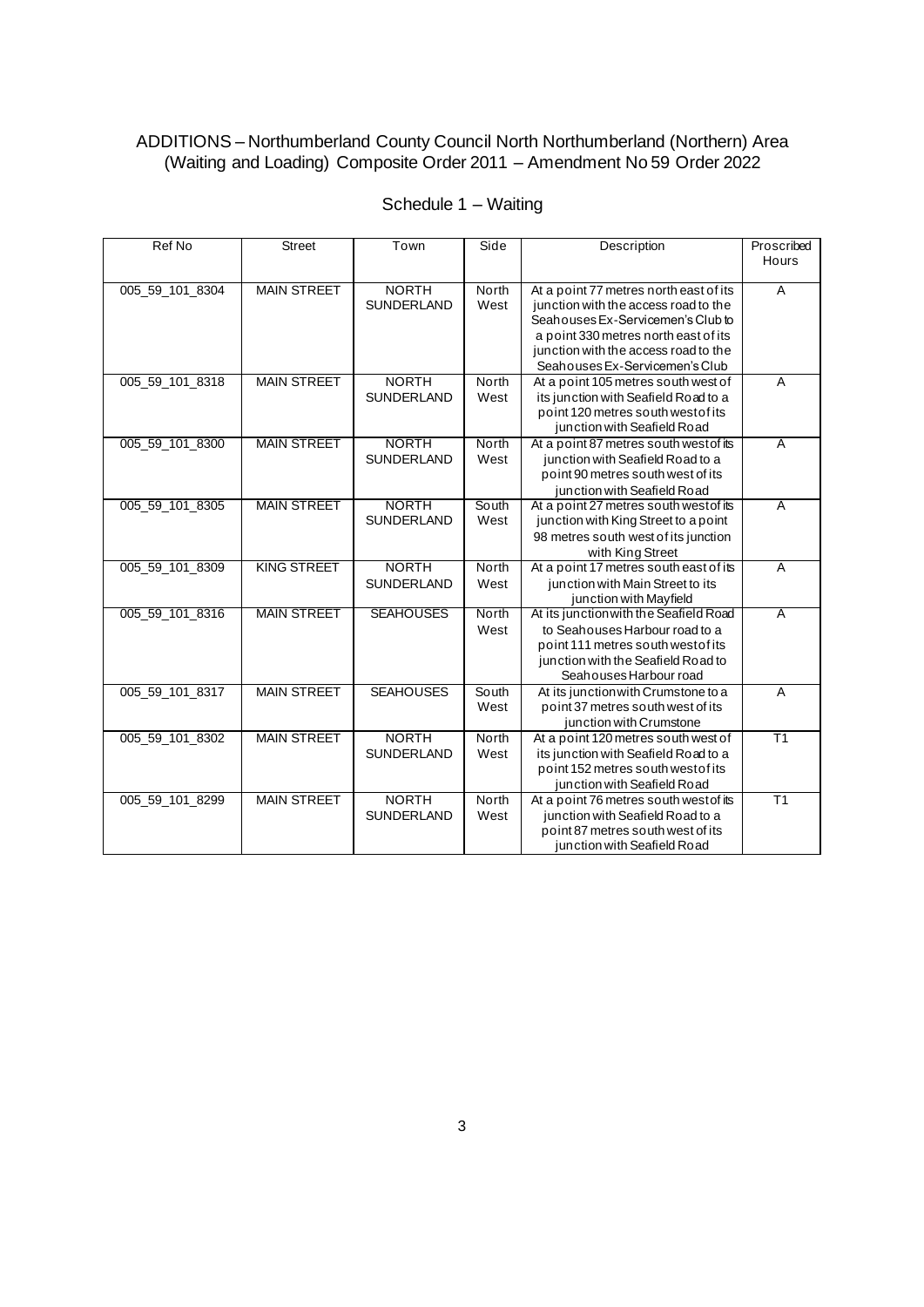### SECOND SCHEDULE

#### ADDITIONS – Northumberland County Council North Northumberland (Northern) Area (Waiting and Loading) Composite Order 2011 – Amendment No 59 Order 2022

| Ref No          | <b>Street</b>      | Town              | Side  | Description                            | Proscribed              |
|-----------------|--------------------|-------------------|-------|----------------------------------------|-------------------------|
|                 |                    |                   |       |                                        | Hours                   |
|                 |                    |                   |       |                                        |                         |
| 005_59_101_8303 | <b>MAIN STREET</b> | <b>NORTH</b>      | North | At a point 330 metres north east of    | $\overline{A}$          |
|                 |                    | <b>SUNDERLAND</b> | West  | its junction with the access road to   |                         |
|                 |                    |                   |       | the Seahouses Ex-Servicemen's          |                         |
|                 |                    |                   |       | Club to a point 392 metres north       |                         |
|                 |                    |                   |       | east of its junction with the access   |                         |
|                 |                    |                   |       | road to the Seahouses Ex-              |                         |
|                 |                    |                   |       | Servicemen's Club                      |                         |
| 005_59_101_8311 | <b>MAIN STREET</b> | <b>NORTH</b>      | North | At its junction with Seafield Road to  | $\overline{A}$          |
|                 |                    | SUNDERLAND        | West  | a point 87 metres south west of its    |                         |
|                 |                    |                   |       | junction with Seafield Road            |                         |
| 005_59_101_8306 | <b>MAIN STREET</b> | <b>NORTH</b>      | South | At its junction with King Street to a  | $\overline{A}$          |
|                 |                    | <b>SUNDERLAND</b> | West  | point 27 metres south west of its      |                         |
|                 |                    |                   |       | junction with King Street              |                         |
| 005 59 101 8307 | <b>KING STREET</b> | <b>NORTH</b>      | South | At its junction with Main Street to a  | $\overline{\mathsf{A}}$ |
|                 |                    | SUNDERLAND        | West  | point 22 metres south east of its      |                         |
|                 |                    |                   |       | junction with Main Street              |                         |
| 005_59_101_8308 | <b>KING STREET</b> | <b>NORTH</b>      | North | At its junction with Main Street to a  | $\overline{A}$          |
|                 |                    | <b>SUNDERLAND</b> | West  | point 17 metres south east of its      |                         |
|                 |                    |                   |       | junction with Main Street              |                         |
| 005_59_101_8310 | <b>MAIN STREET</b> | <b>NORTH</b>      | South | At its junction with King Street to a  | $\overline{A}$          |
|                 |                    | SUNDERLAND        | West  | point 37 metres south west of its      |                         |
|                 |                    |                   |       | junction with Crumstone                |                         |
| 005_59_101_8313 | <b>MAIN STREET</b> | <b>SEAHOUSES</b>  | South | At a point 37 metres south west of its | $\overline{A}$          |
|                 |                    |                   | West  | junction with Crumstone to a point     |                         |
|                 |                    |                   |       | 51 metres south west of its junction   |                         |
|                 |                    |                   |       | with Crumstone                         |                         |
| 005_59_101_8314 | <b>MAIN STREET</b> | <b>NORTH</b>      | South | At a point 76 metres south east of its | $\overline{A}$          |
|                 |                    | <b>SUNDERLAND</b> | East  | junction with the Seafield Road to     |                         |
|                 |                    |                   |       | Seahouses Harbour road to a point      |                         |
|                 |                    |                   |       | 105 metres south east of its junction  |                         |
|                 |                    |                   |       | with the Seafield Road to Seahouses    |                         |
|                 |                    |                   |       | Harbour road                           |                         |
| 005_59_101_8315 | <b>MAIN STREET</b> | <b>SEAHOUSES</b>  | North | At a point 111 metres south west of    | A                       |
|                 |                    |                   | West  | its junction with the Seafield Road to |                         |
|                 |                    |                   |       | Seahouses Harbour road to a point      |                         |
|                 |                    |                   |       | 123 metres south west of its junction  |                         |
|                 |                    |                   |       | with the Seafield Road to Seahouses    |                         |
|                 |                    |                   |       | Harbour road                           |                         |

# Schedule 2 – Loading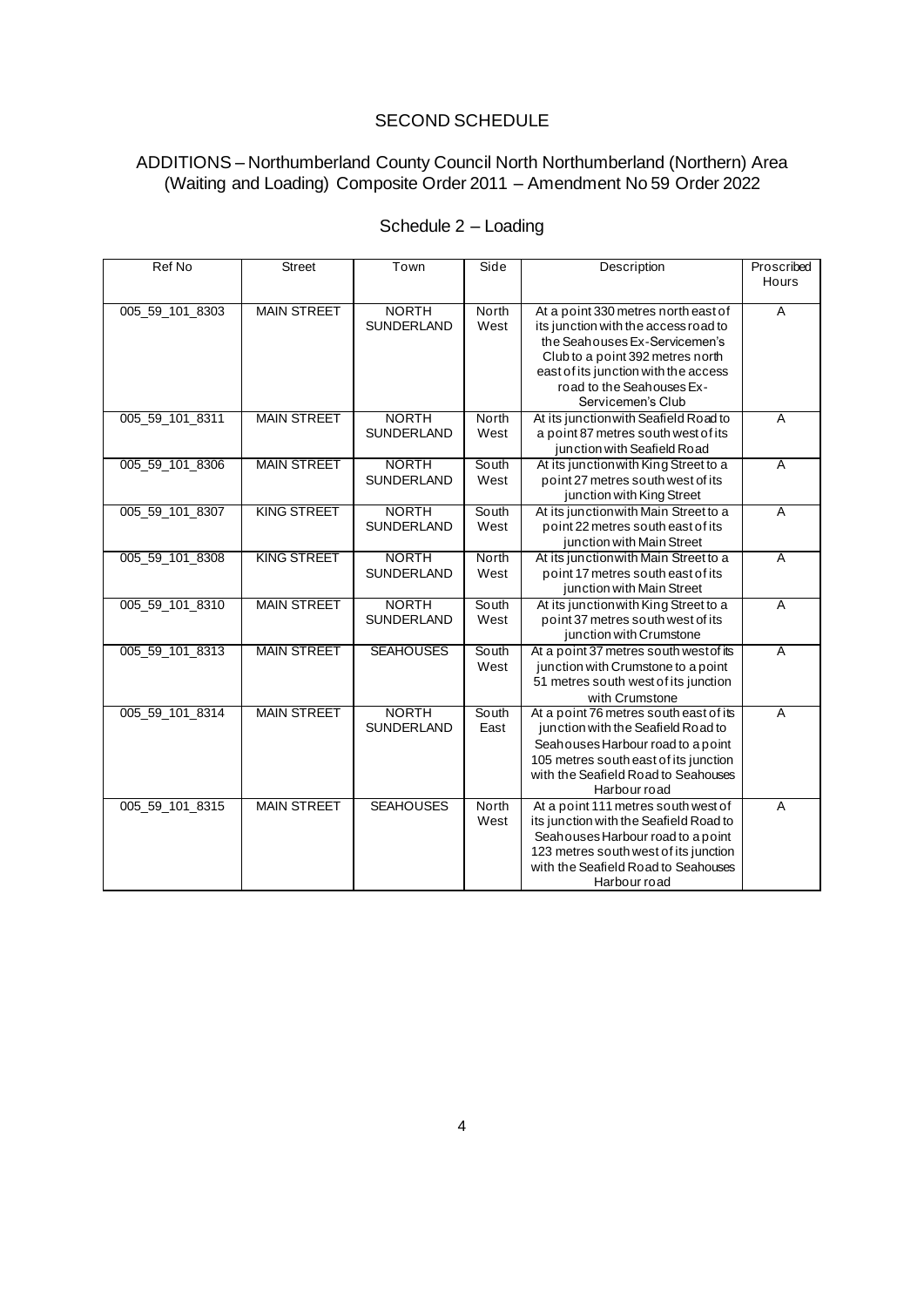### THIRD SCHEDULE

#### ADDITIONS – Northumberland County Council North Northumberland (Northern) Area (Waiting and Loading) Composite Order 2011 – Amendment No 59 Order 2022

| Ref No          | <b>Street</b> | Town                              | Side          | <b>Description</b>                                                                                                                              | Proscribed<br>Hours |
|-----------------|---------------|-----------------------------------|---------------|-------------------------------------------------------------------------------------------------------------------------------------------------|---------------------|
| 005 59 101 8298 | MAIN STREET   | <b>NORTH</b><br><b>SUNDERLAND</b> | North<br>West | At a point 90 metres south west of its<br>junction with Seafield Road to a<br>point 105 metres south west of its<br>junction with Seafield Road |                     |

# Schedule 5 – Loading Bays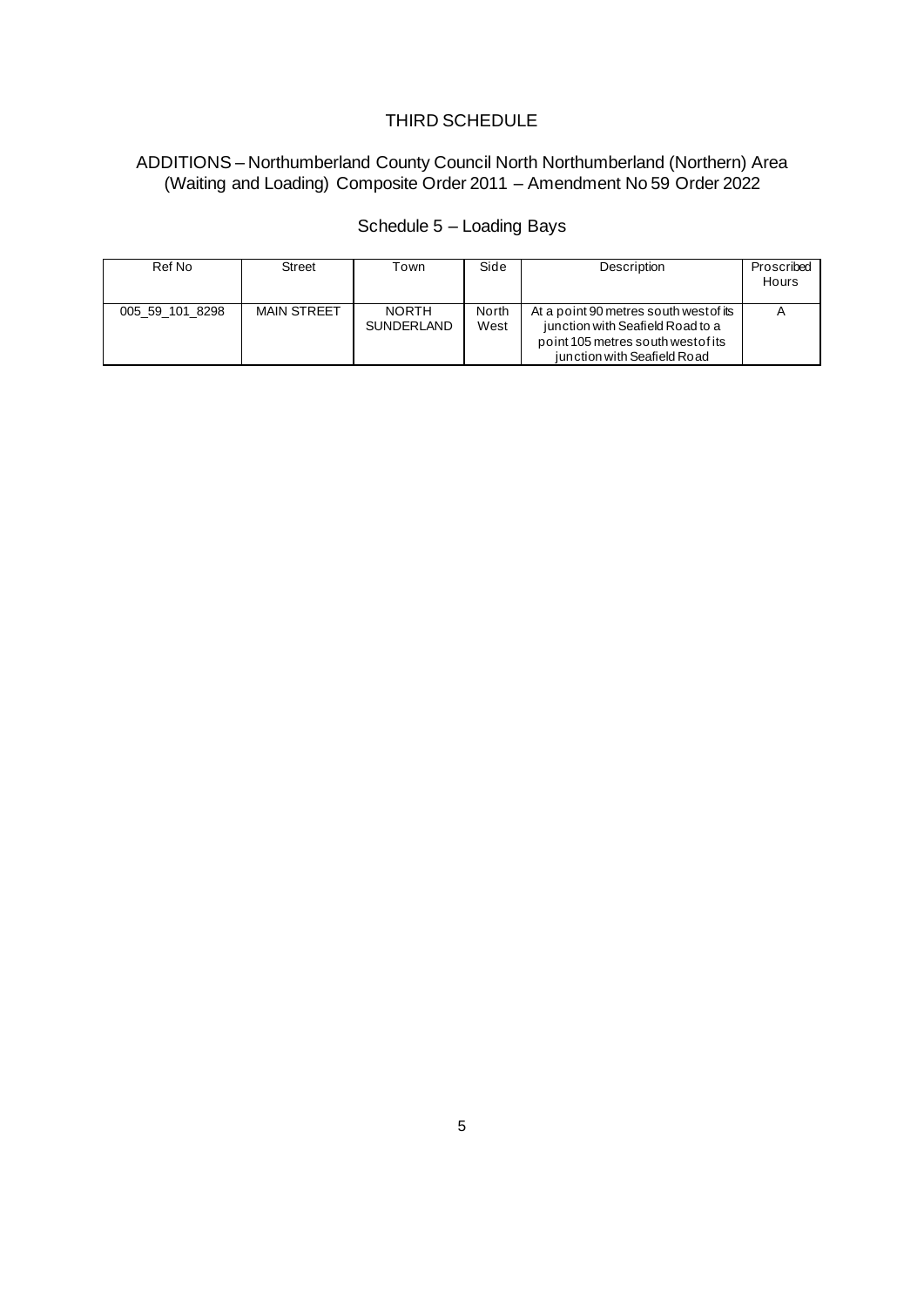### FOURTH SCHEDULE

#### DELETIONS – Northumberland County Council North Northumberland (Northern) Area (Waiting and Loading) Composite Order 2011 – Amendment No 59 Order 2022

| Ref No      | <b>Street</b>      | Town             | Side          | Description                                                                                                                    | Proscribed<br>Hours |
|-------------|--------------------|------------------|---------------|--------------------------------------------------------------------------------------------------------------------------------|---------------------|
| 005-001-005 | <b>MAIN STREET</b> | <b>SEAHOUSES</b> | North<br>West | At its junction with B1340 Main<br>Street to a point 282 metres south<br>west of its junction with B1340 Main<br><b>Street</b> | A                   |
| 005-001-006 | <b>MAIN STREET</b> | <b>SEAHOUSES</b> | North<br>West | At its junction with C68 Main Street<br>to its junction with Car Park<br>(adjacent to War Memorial)                            | A                   |
| 005-001-007 | <b>MAIN STREET</b> | <b>SEAHOUSES</b> | North<br>West | At its junction with Harbour Road to<br>a point 106 metres south west of its<br>junction with Harbour Road                     | A                   |
| 005-101-001 | <b>MAIN STREET</b> | <b>SEAHOUSES</b> | South<br>East | At its junction with King Street to its<br>junction with Seafield Road                                                         | A                   |
| 005-100-004 | KING STREET        | <b>SEAHOUSES</b> | South<br>West | At its junction with James Street to<br>its junction with Main Street                                                          | A                   |
| 005-100-005 | KING STREET        | <b>SEAHOUSES</b> | North<br>East | At its junction with Mayfield to its<br>junction with Main Street                                                              | A                   |
| 005-101-008 | <b>MAIN STREET</b> | <b>SEAHOUSES</b> | South<br>East | At its junction with King Street to a<br>point 132 metres south west of its<br>junction with King Street                       | A                   |
| 005-101-009 | <b>MAIN STREET</b> | <b>SEAHOUSES</b> | South<br>East | At its junction with Crumstone to its<br>junction with B1340 Main Street                                                       | A                   |

# Schedule 1 – Waiting